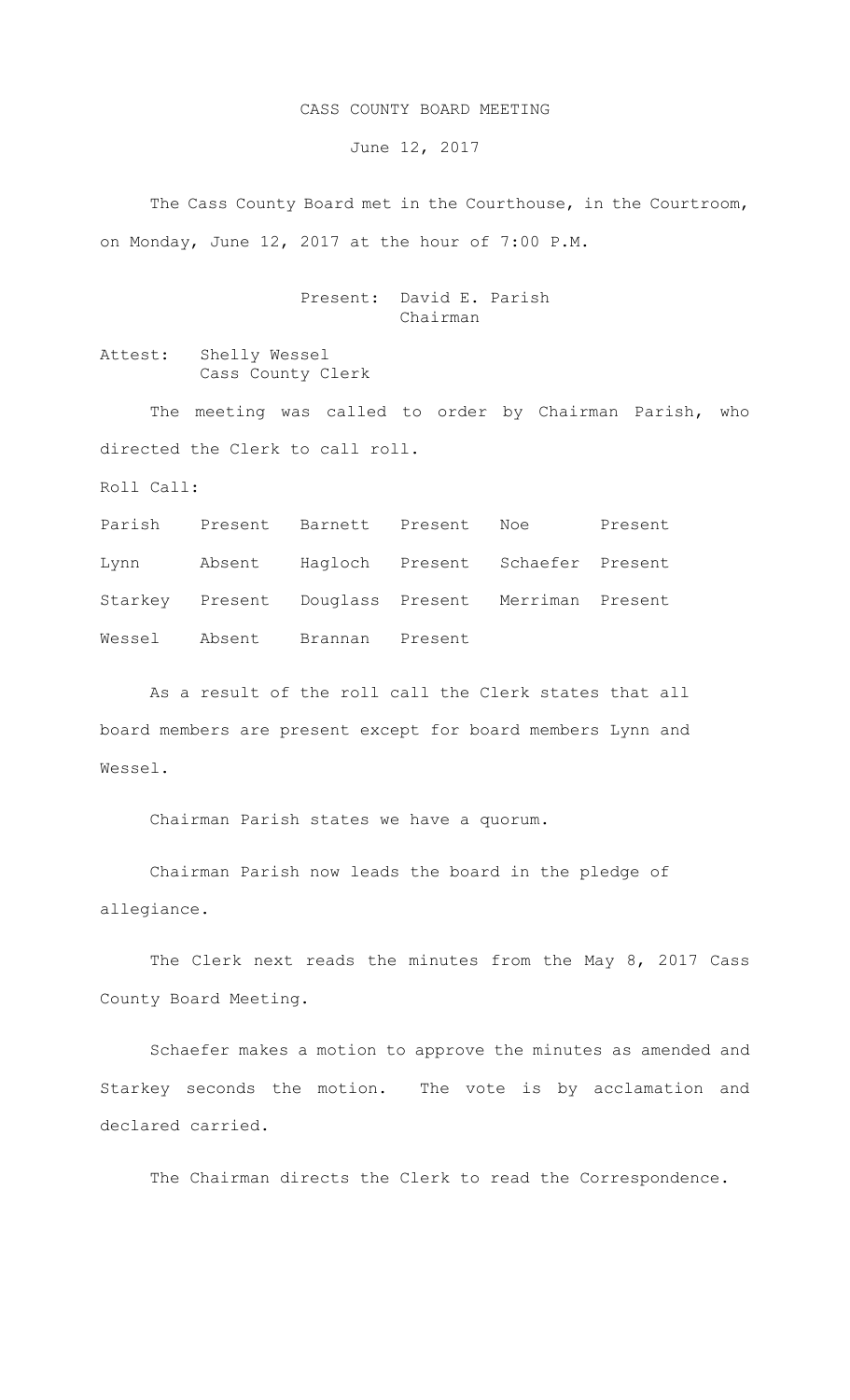The Clerk reads thank you notes from Cass County Citizen Scholarship recipients Abigail Link, Taylor Hancock, and Emily Koch.

The Clerk next states an agreement was received from IDOT regarding resurfacing County Highway 12 in the village of Chandlerville. The Board had previously authorized Chairman Parish to sign the agreement.

The Clerk reminds the Board that satellite budget meetings will be held June 23rd starting at 1:00 p.m.

Chairman Parish next calls for reports from the standing committees:

Clerk Wessel, reporting for the Courthouse and Jail committee, reports the committee met on June 8 and approved all bills as presented.

Hagloch reports the Road and Bridge committee met on June 5 and approved all bills.

Merriman, Chairman of the Public Safety, Environment and Housing Committee, reports the committee met on May 11, 2017. Merriman states a report was received from ESDA Director Roger Lauder. Lauder will be retiring from his State job on June 30.

Merriman reports Animal Control met on May 27th. Twentythree dogs were picked up, ten were returned to owners, five were adopted, and eight were euthanized. Mike Cave was appointed as the Chandlerville representative to fill Penny Meyer's position.

The commission then discussed municipalities charging residents for having dogs within the city limits.

Merriman reports a special meeting was held regarding ambulance services on May 11. Several local fire departments were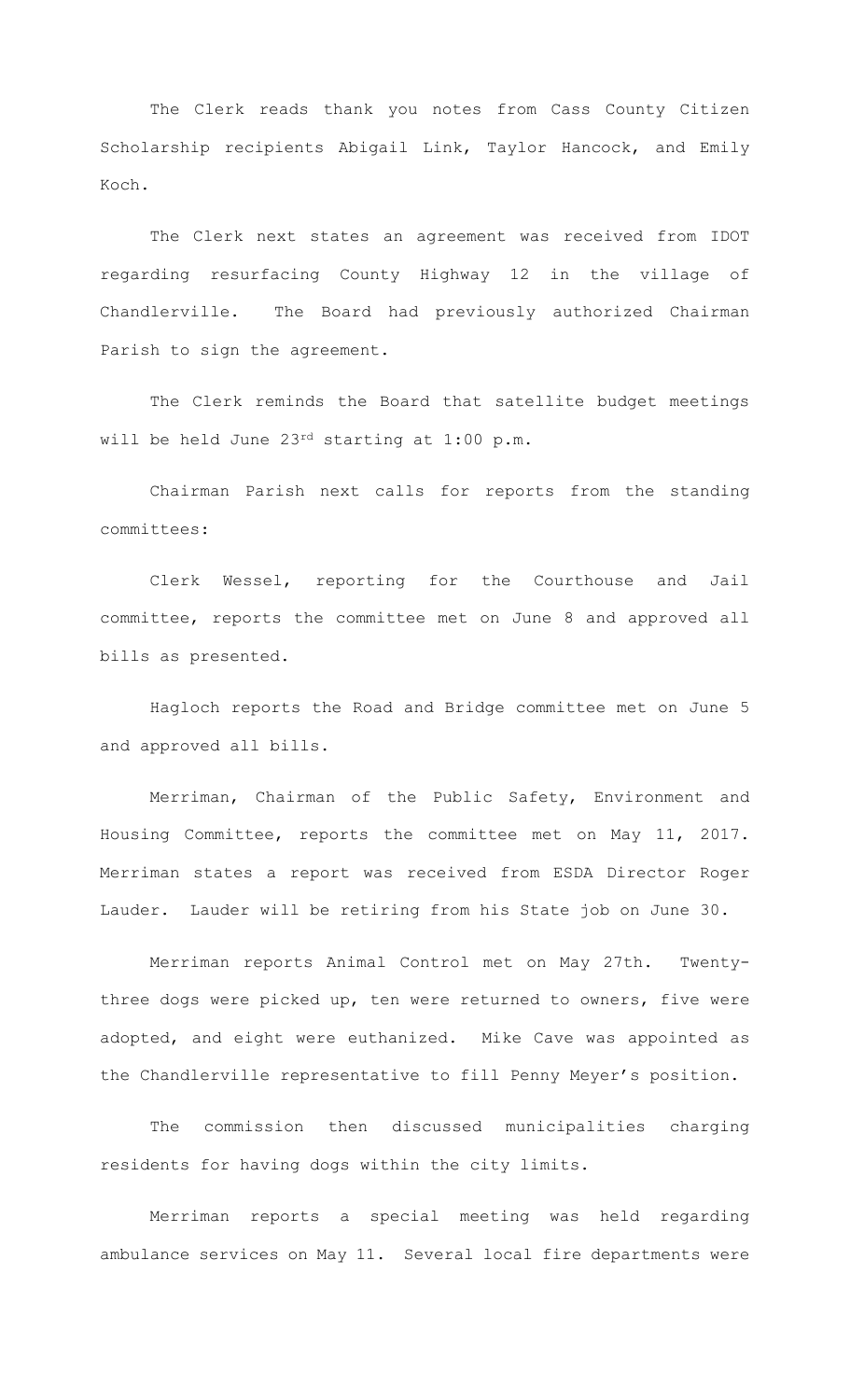in attendance, as well as representatives from American Ambulance and Beardstown Ambulance. Another meeting is scheduled for June 15.

Brannan, reporting for the Housing Committee, reports the committee met on May 19. Riverside has installed security cameras to discourage nonresidents from using the dumpsters.

Brannan, reporting for the Health Board, reports the board met May 24. Open bidding for the upcoming remodel began May 30.

Merriman, Liaison for the Supervisor of Assessments, reports the committee met May 15. The next meeting is scheduled for June 20.

Schaefer, reporting for the Policies and Procedures Committee, reports the County Clerk has made the necessary changes to the proposed policy manual. The revised manual has been sent to IPMG for review.

Hagloch reports E-9-1-1 met on May 22 and approved all bills.

Schaefer, liaison for Arenzville Rural Water, reports the annual meeting will be held on June 20<sup>th</sup>.

There are no reports from the following committees:

Insurance and Bonds

O.E.D.C.

Mental Health

Beardstown T.I.F.

Cass Rural Water

Legislative

Finance & Judiciary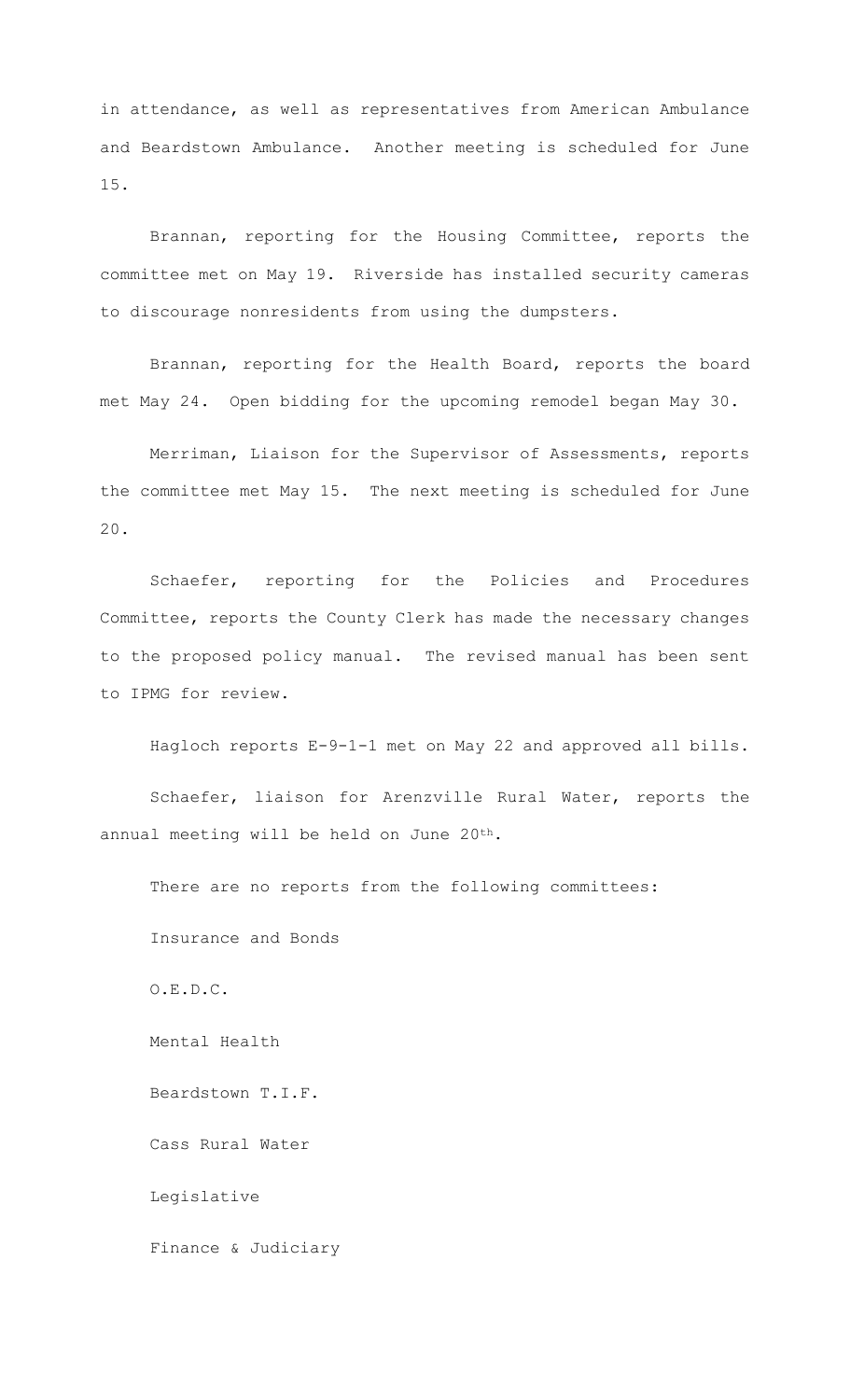Liquor Control Economic Development Resource Conservation Cooperative Extension MCS Community Services O.E.D.C. Tourism

The Board next moves on to new business.

The Chairman presents appointment of Travis Cox as Cass County Treasurer. Douglass makes a motion to approve the appointment and Merriman seconds. The vote is by acclamation and declared carried.

Chairman Parish then administers the oath of office for Travis Cox as Cass County Treasurer.

The Clerk then presents the Resolution Appointing Travis Cox as IMRF Authorized Agent. A motion to approve the appointment is made by Barnett and seconded by Brannan. The vote is by acclamation and declared carried.

The Chairman next presents the appointments to the Beardstown Rural Fire District, Mental health Board 708, and O.E.D.C. A motion to approve the appointments is made by Schaefer and seconded by Starkey. The vote is by acclamation and declared carried.

The Clerk next presents the 2017 inventories for the Circuit Clerk, Treasurer, County Clerk, Judge, State's Attorney, Law Library, Supervisor of Assessments, Probation, Sheriff, ESDA, E-9-1-1, Animal Control, Health Department, Highway Department, and TB. A motion to accept the inventories is made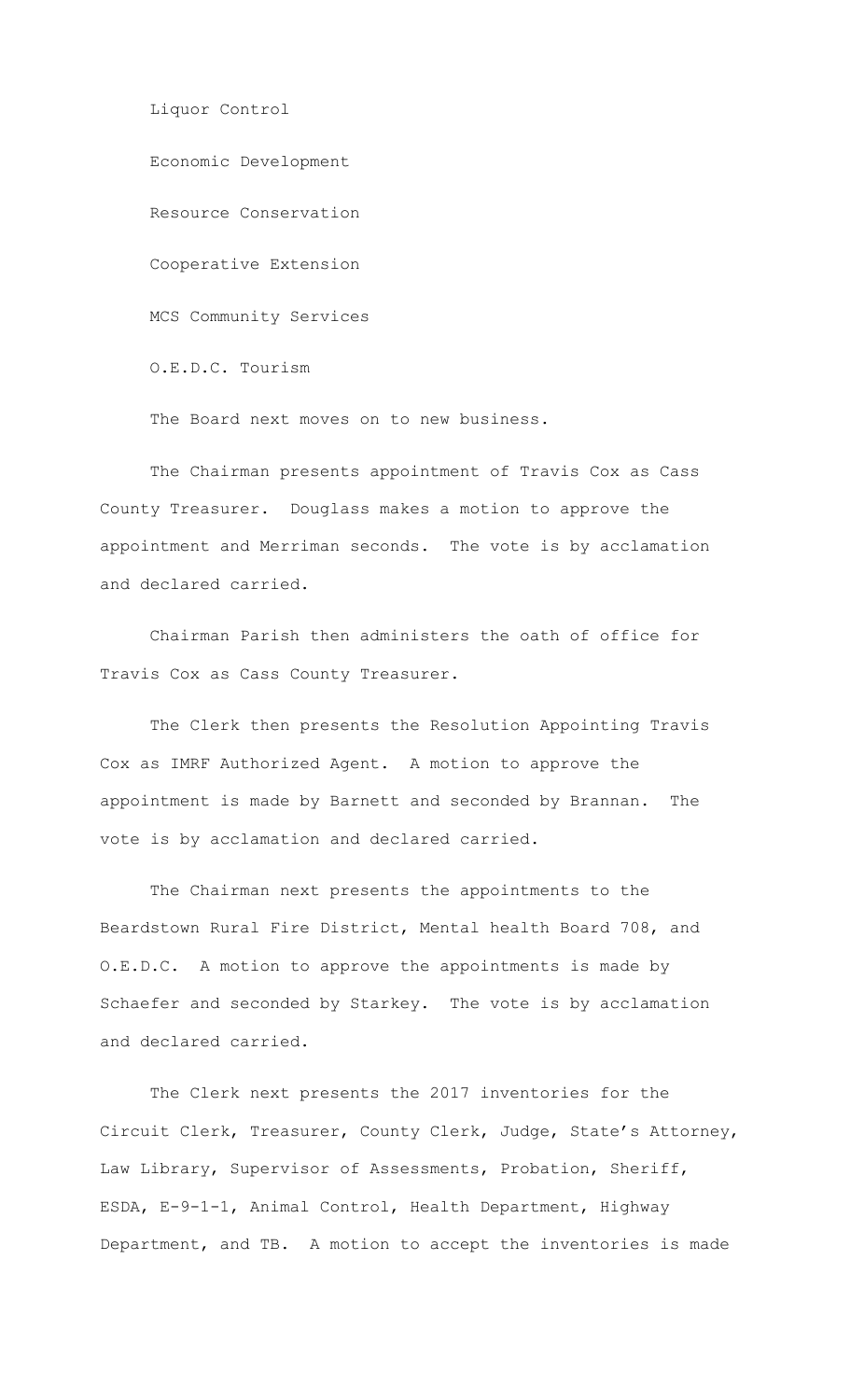by Merriman and seconded by Noe. The vote is by acclamation and declared carried.

The Clerk next presents the Prevailing Wage Ordinance. A motion to approve the ordinance is made by Starkey and seconded by Douglass. The vote is by acclamation and declared carried.

The clerk next presents the consideration of purchase of \$100 brick for the Prairie Council on Aging Rotary Wheel. A motion to approve the purchase is made by Merriman and seconded by Schaefer. The vote is by acclamation and declared carried.

The Chairman then requests a motion to rescind the approval of the previously accepted bid for hallway repair painting. A motion to rescind the approval is made by Schaefer and seconded by Douglass. The vote is by acclamation and declared carried.

The Chairman next request a motion to approve a quote from Richard Morris in the amount of \$2,100 to for hallway repair painting. A motion to approve the quote is made by Brannan and seconded by Schaefer. The vote is by acclamation and declared carried.

The Chairman then requests a motion to approve paying Doolittle's Home Services \$1,175 on repairing the gutters on the Sheriff's Annex. A motion to approve is made by Barnett and seconded by Noe. The vote is by acclamation and declared carried.

Schaefer then notes there is still no phone line or computer in the Public Defender's office.

The Clerk next presents the monthly reports for the Sheriff, Treasurer, Zoning Officer, Circuit Clerk, Public Defender, County Clerk and Death Examiner. A motion to receive